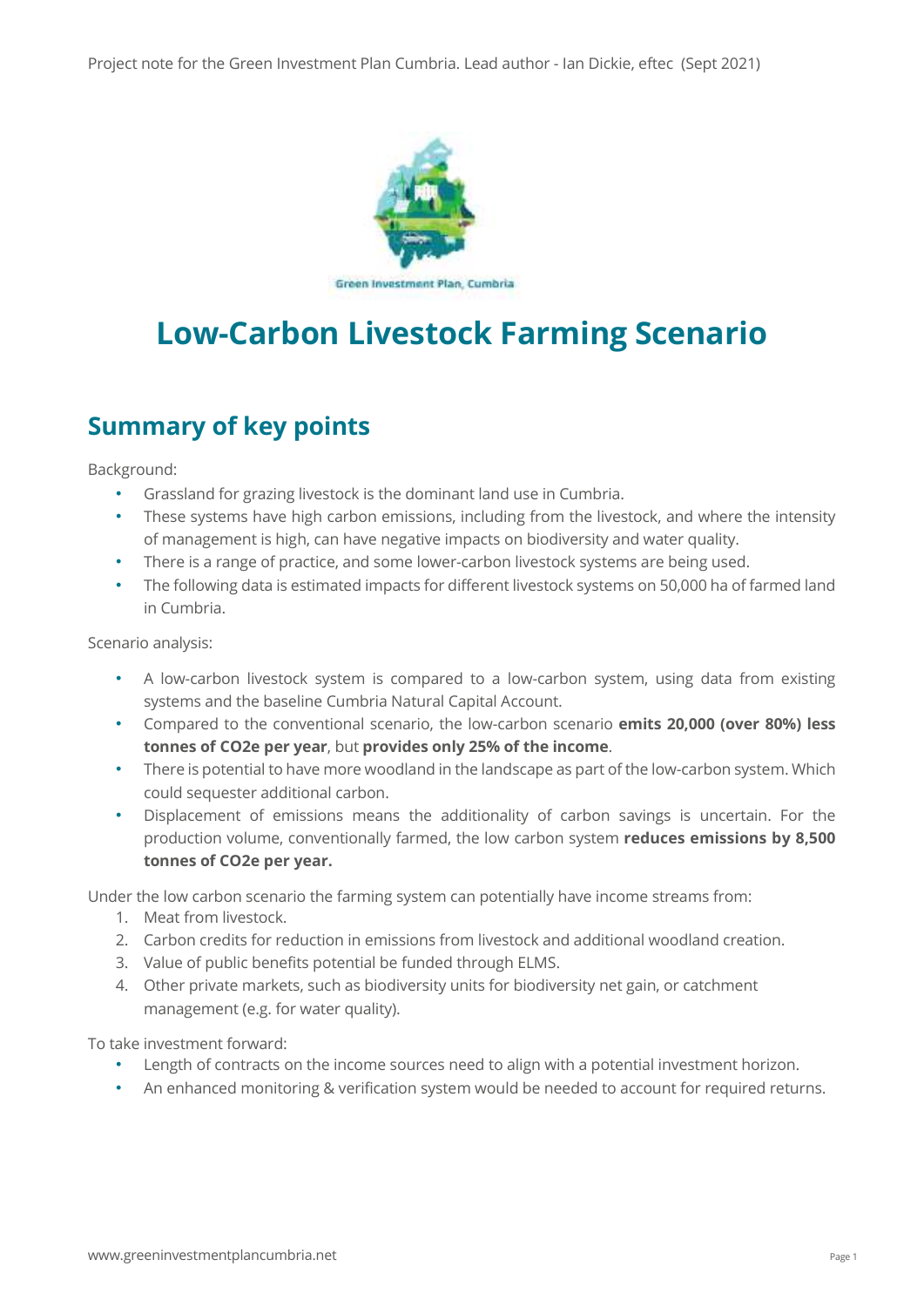#### **1.1 Context**

Agriculture is key to future economic, social and environmental targets in Cumbria

- Grassland is the dominant land use in Cumbria, covering 59% of land, and the livestock sector generates an estimated income of £131m<sup>1</sup> per year for the County.
- These systems have high carbon emissions, including from the livestock which may omit  $\frac{1}{2}$  a million tonnes of CO2e per year, and where the intensity of management is high, can have negative impacts on biodiversity and water quality.
- As described in the Lake District Management Plan Consultation, the sector faces multiple challenges relating to changes to public support payments, climate change adaption, and delivering nature recovery and net zero climate targets.
- More details on the extent, condition and benefits from woodland and other natural capital in Cumbria can be found in the draft Baseline Natural Capital Account, produced as part of the Green Investment Plan Cumbria.

## **1.2 Livestock farming scenarios**

We would expect a conventional beef and sheep system to have the following annual impacts:

|                        | <b>Valuation metric</b>                | Value to<br><b>Businesses</b> | Value to the<br>rest of society |
|------------------------|----------------------------------------|-------------------------------|---------------------------------|
| <b>Annual values</b>   |                                        |                               |                                 |
| Food provision         | Livestock income                       | £7.63m                        |                                 |
| Air quality regulation | Value of PM2.5 removal by woodland     |                               | £600k                           |
| Carbon sequestration   | Tonnes of CO2e sequestered in woodland |                               | 7,100                           |
|                        | Tonnes of CO2e emitted by livestock    |                               | (28, 800)                       |

The same data for a low-carbon livestock systems comparable data are as follows:

|                        | <b>Valuation metric</b>                | Value to<br><b>Businesses</b> | Value to the<br>rest of society |
|------------------------|----------------------------------------|-------------------------------|---------------------------------|
| <b>Annual values</b>   |                                        |                               |                                 |
| Food provision         | Livestock income                       | £1.93m                        |                                 |
| Air quality regulation | Value of PM2.5 removal by woodland     |                               | £600k                           |
| Carbon sequestration   | Tonnes of CO2e sequestered in woodland |                               | 7.100                           |
|                        | Tonnes of CO2e emitted by livestock    |                               | (8,800)                         |

#### **1.3 Low-carbon vs Conventional Comparison**

Compared to the conventional scenario, the low-carbon scenario **emits 20,000 (over80%) less tonnes of CO2e per year**, but **provides only 25% of the income**. In comparing the production and carbon emissions from these systems. Two further factors are:

i. Potential to have woodland in the landscape as part of the low-carbon system. Increasing woodland cover from 2% to 10% of the landscape in these farming systems would reduce